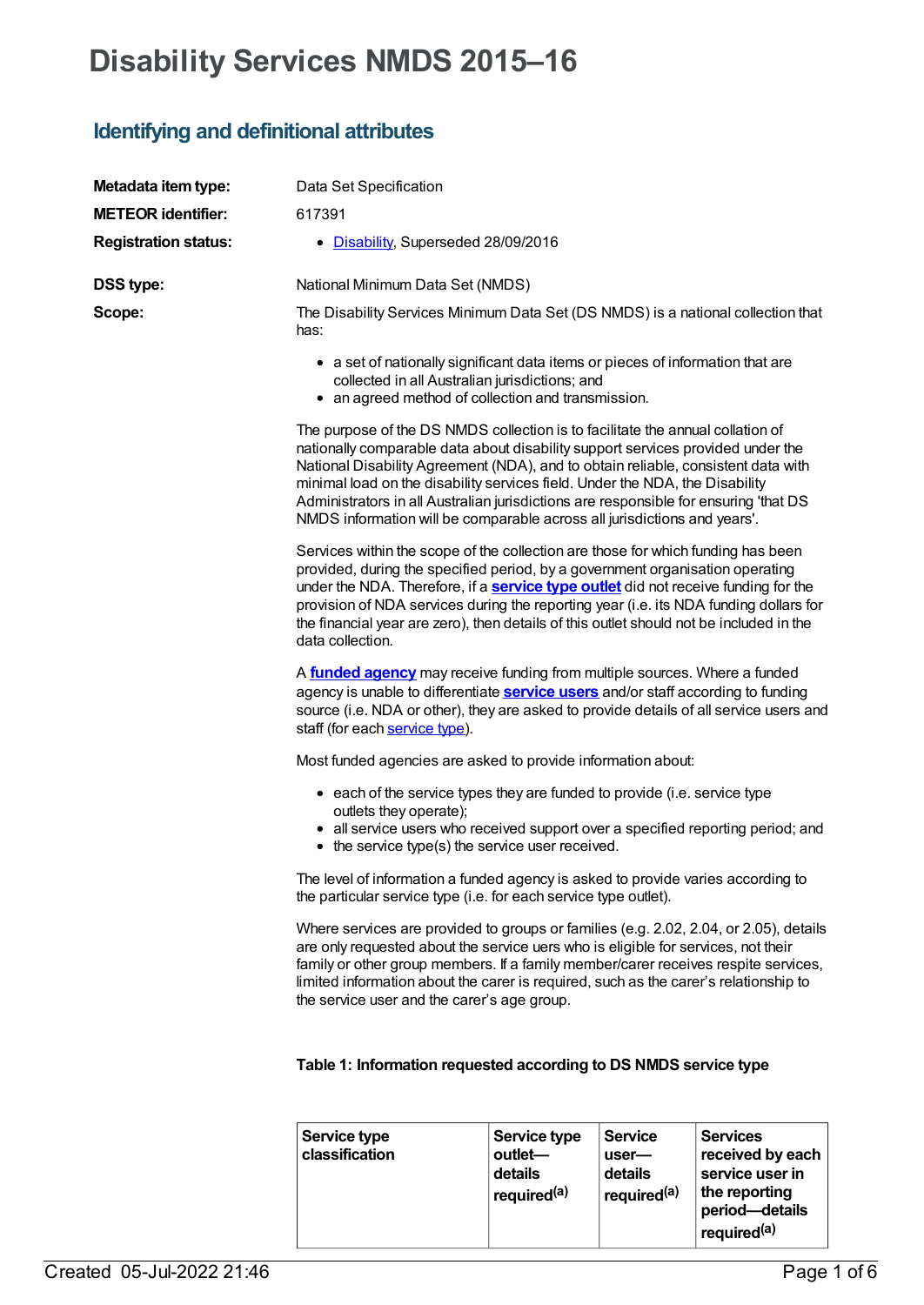| <b>Accommodation support</b>                                        |     |                                                                                            |                                                                                      |
|---------------------------------------------------------------------|-----|--------------------------------------------------------------------------------------------|--------------------------------------------------------------------------------------|
| 1.01 Large<br>residential/institution (>20<br>people)-24 hour care  | All | All                                                                                        | All (except for data<br>items on hours<br>received-items<br>$17e-f$                  |
| 1.02 Small<br>residential/institution (7-20<br>people)-24 hour care | All | AII                                                                                        | All (except for data<br>items on hours<br>received-items<br>$17e-f$                  |
| 1.03 Hostels-generally not<br>24 hour care                          | All | All                                                                                        | All (except for data<br>items on hours<br>received-items<br>$17e-f$                  |
| 1.04 Group homes $(< 7$<br>people)                                  | All | All                                                                                        | All (except for data<br>items on hours<br>received-items<br>$17e-f$                  |
| 1.05 Attendant<br>care/personal care                                | All | AII                                                                                        | All                                                                                  |
| 1.06 In-home<br>accommodation support                               | All | AII                                                                                        | All                                                                                  |
| 1.07 Alternative family<br>placement                                | All | All                                                                                        | All                                                                                  |
| 1.08 Other accommodation<br>support                                 | All | All                                                                                        | All (except for data<br>items on hours<br>received-items<br>$17e-f$                  |
| <b>Community support</b>                                            |     |                                                                                            |                                                                                      |
| 2.01 Therapy support for<br>individuals                             | All | All                                                                                        | All (except for data<br>items on hours<br>received-items<br>$17e-f$                  |
| 2.02 Early childhood<br>intervention                                | All | All                                                                                        | All (except for data<br>items on hours<br>received-items<br>$17e-f$                  |
| 2.03 Behaviour/specialist<br>intervention                           | All | All                                                                                        | All (except for data<br>items on hours<br>received-items<br>$17e-f$                  |
| 2.04 Counselling<br>(individual/family/group)                       | All | All                                                                                        | All (except for data<br>items on hours<br>received-items<br>$17e-f$                  |
| 2.05 Regional resource and<br>support teams                         | All | All                                                                                        | All (except for data<br>items on hours<br>received-items<br>$17e-f$                  |
| 2.06 Case management,<br>local coordination and<br>development      | All | All (except<br>for<br>community<br>development<br>activity within<br>this service<br>type) | All (except for<br>community<br>development<br>activity within this<br>service type) |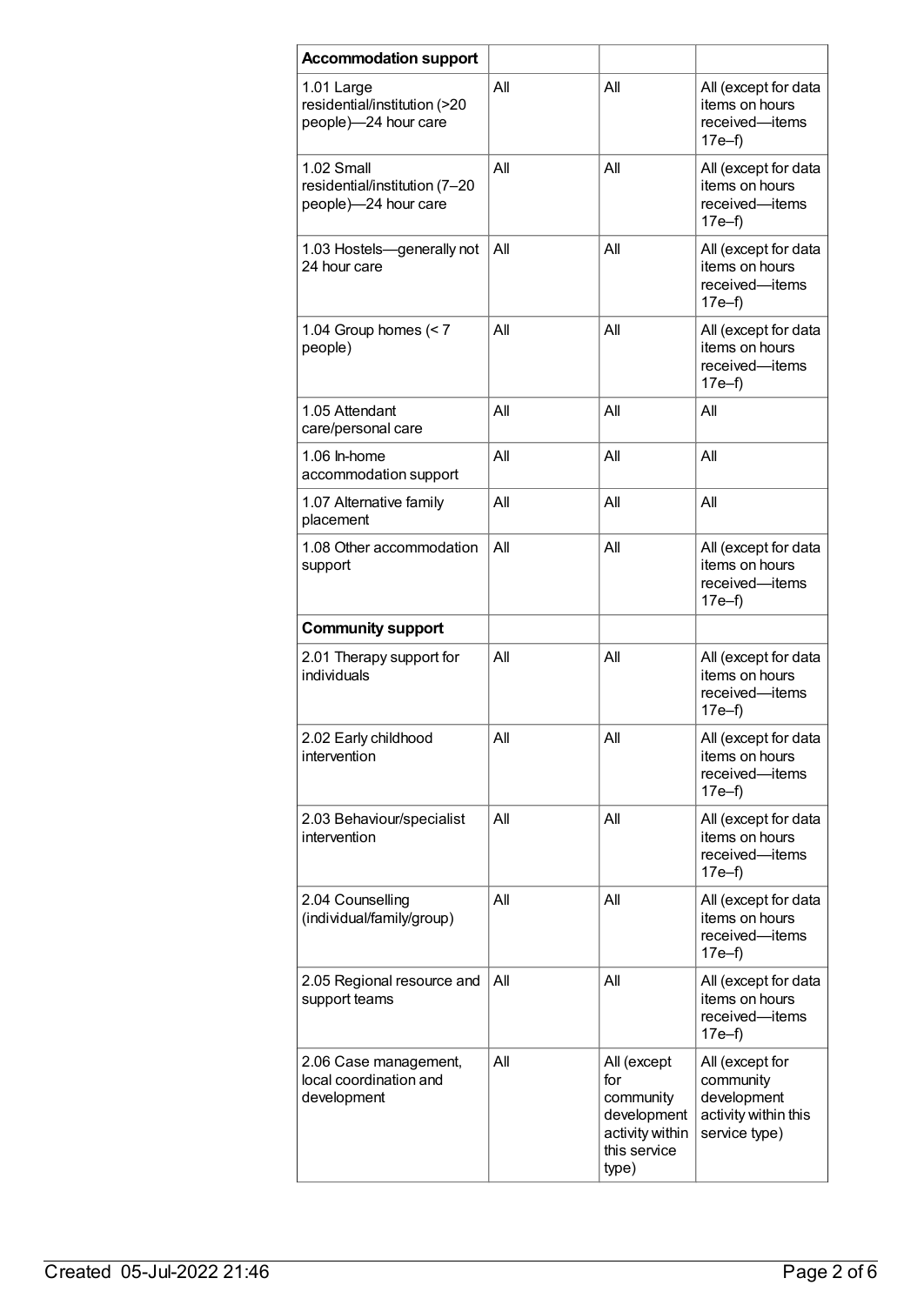| 2.07 Other community<br>support                                           | All | All (except<br>for<br>community<br>development<br>activity within<br>this service<br>type)                       | All (except for data<br>items on hours<br>received-items<br>17e–f)         |  |
|---------------------------------------------------------------------------|-----|------------------------------------------------------------------------------------------------------------------|----------------------------------------------------------------------------|--|
| <b>Community access</b>                                                   |     |                                                                                                                  |                                                                            |  |
| 3.01 Learning and life skills<br>development                              | All | All                                                                                                              | All                                                                        |  |
| 3.02 Recreation/holiday<br>programs                                       | All | Linkage key<br>elements<br>only (items<br>$2a-2e$                                                                | Items 17a-17b<br>(service start date<br>and date service<br>last received) |  |
| 3.03 Other community<br>access                                            | All | All                                                                                                              | All                                                                        |  |
| <b>Respite</b>                                                            |     |                                                                                                                  |                                                                            |  |
| 4.01 Own home respite                                                     | All | All                                                                                                              | All                                                                        |  |
| 4.02 Centre-based<br>respite/respite homes                                | All | All                                                                                                              | All                                                                        |  |
| 4.03 Host family<br>respite/peer support respite                          | All | All                                                                                                              | All                                                                        |  |
| 4.04 Flexible respite                                                     | All | All                                                                                                              | All                                                                        |  |
| 4.05 Other respite                                                        | All | All                                                                                                              | All                                                                        |  |
| <b>Employment</b>                                                         |     |                                                                                                                  |                                                                            |  |
| 5.01 Open employment                                                      | All | All (except<br>for carer $-$<br>primary<br>status,<br>residency<br>status, age<br>$group -$<br>items<br>12b,c,e) | All (except for data<br>items on hours<br>received-items<br>$17e-f$        |  |
| 5.02 Supported<br>employment                                              | All | All (except<br>for carer $-$<br>primary<br>status,<br>residency<br>status, age<br>$group -$<br>items<br>12b,c,e) | All (except for data<br>items on hours<br>received-items<br>$17e-f$        |  |
| <b>Advocacy, information</b><br>and alternative forms of<br>communication |     |                                                                                                                  |                                                                            |  |
| 6.01 Advocacy                                                             | All | None                                                                                                             | None                                                                       |  |
| 6.02 Information/referral                                                 | All | None                                                                                                             | None                                                                       |  |
| 6.03 Combined<br>information/advocacy                                     | All | None                                                                                                             | None                                                                       |  |
| 6.04 Mutual support/self-<br>help groups                                  | All | None                                                                                                             | None                                                                       |  |
| 6.05 Alternative formats of<br>communication                              | All | None                                                                                                             | None                                                                       |  |
| Other support                                                             |     |                                                                                                                  |                                                                            |  |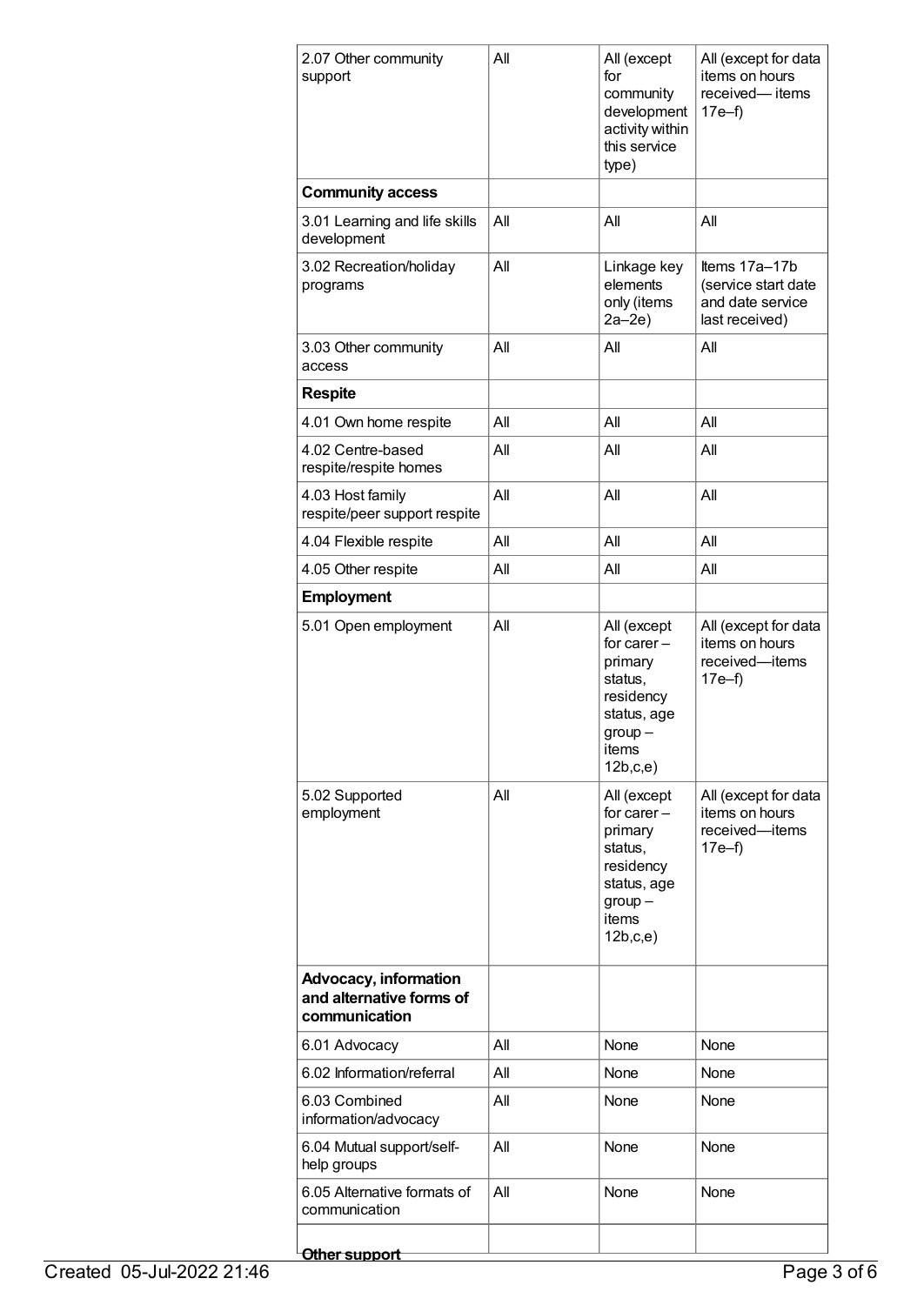| 7.01 Research and<br>evaluation  | All (except<br>number of<br>service users -<br>item 7)   | None | None |
|----------------------------------|----------------------------------------------------------|------|------|
| 7.02 Training and<br>development | All (except<br>number of<br>service users -<br>item 7)   | None | None |
| 7.03 Peak bodies                 | All (except<br>number of<br>service users -<br>item 7)   | None | None |
| 7.04 Other support services      | All (except<br>number of<br>service users $-$<br>item 7) | None | None |

(a) Refer to the DS NMDS [2015–16](http://www.aihw.gov.au/WorkArea/DownloadAsset.aspx?id=60129548022) data guide for additional information on data items.

The data collection is based around the concept of a 'service type outlet', each of which provides only one service type from a discrete location. A funded agency may be funded to provide one or more service types through one or more service type outlets. For example, an agency may be funded under the NDA to provide residential accommodation and respite services from one location or funded to provide group homes in three separate locations. A separate service type outlet form is completed for each service type the agency is funded to provide. If a service user receives more than one service type in the reporting period, a separate service user form is completed for each service type received.

#### **Statistical units:**

#### **[Service](https://meteor.aihw.gov.au/content/502689) user**, **[service](https://meteor.aihw.gov.au/content/501973) type outlet**, **funded [agency](https://meteor.aihw.gov.au/content/386548)**.

Data are collected, usually by agencies, for each service type outlet they operate. These data are turned into estimated counts of service users by using a statistical linkage key.

#### **Reporting period:**

For the DS NMDS, the reporting period is the financial year. For 2015–16, this is 1 July 2015 to 30 June 2016.

**Funded [agencies](https://meteor.aihw.gov.au/content/386548)** are asked to record key information about service users on an ongoing basis, so that they can transmit the required information to their jurisdiction. Most jurisdictions require information to be transmitted at the end of each financial year quarter. Some only require information to be transmitted at the end of the financial year. At the end of the financial year, each jurisdiction is required to provide collated data to the AIHW.

#### **Reference week:**

For most jurisdictions, the annual reference week is the 7-day week preceding the end of the financial year (i.e. 24 June to 30 June).

For Victoria, the annual reference week is the 7-day week preceding the end of May (i.e. 25 May to 31 May).

For Western Australia, the annual reference week is the 7-day week beginning 21 May (i.e. 21 May to 27 May).

#### **Privacy:**

DS NMDS collections conducted in each jurisdiction must comply with Commonwealth privacy legislation, relevant state and territory privacy legislation, and established privacy and data principles.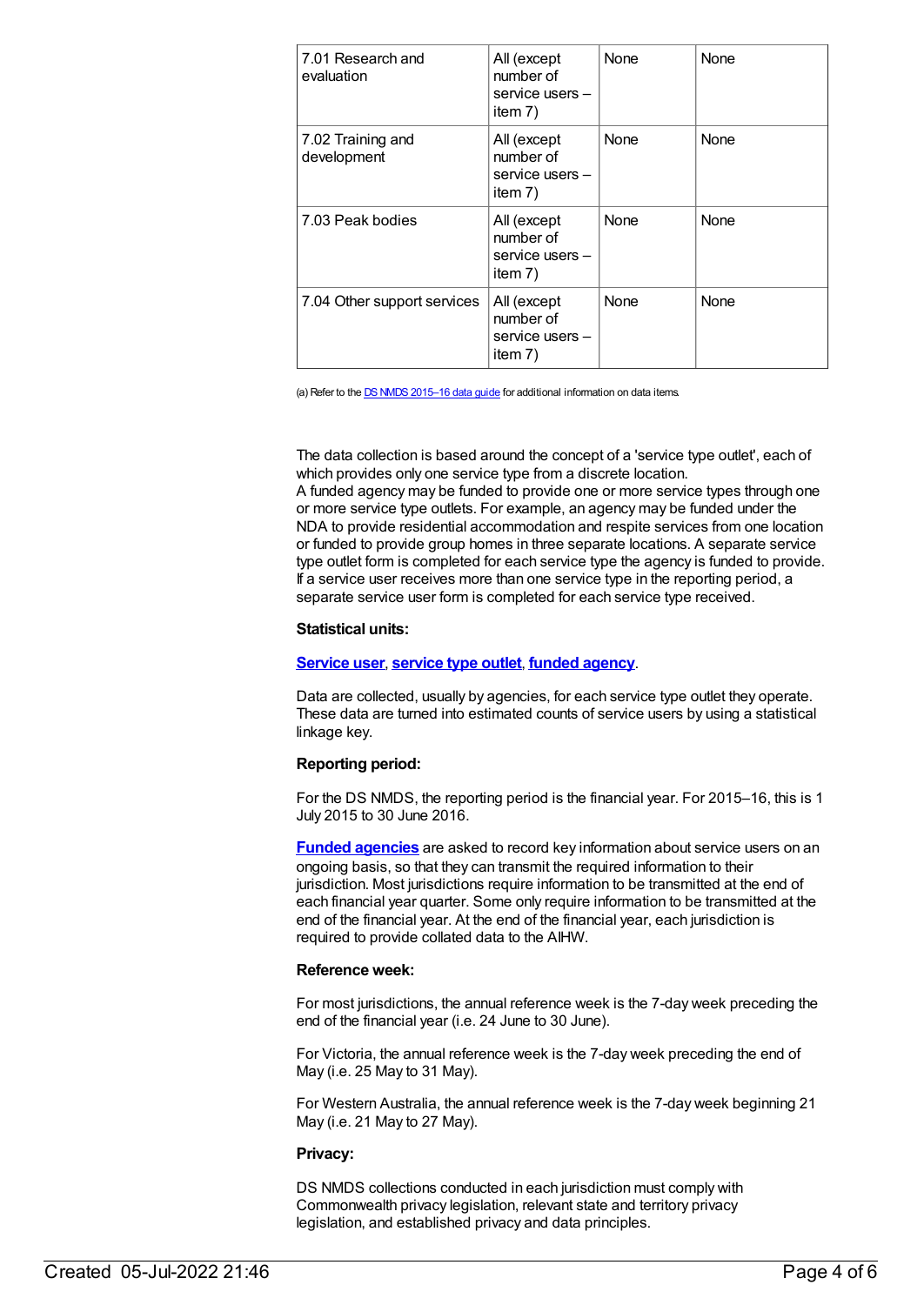# **Collection and usage attributes**

**Implementation start date:** 01/07/2015 **Implementation end date:** 30/06/2016

# **Source and reference attributes**

| <b>Submitting organisation:</b> | National Disability Data Network (NDDN)                                     |
|---------------------------------|-----------------------------------------------------------------------------|
| Reference documents:            | Disability Services National Minimum Data Set (DS NMDS): data quide 2015–16 |
| <b>Deletional etteilenten</b>   |                                                                             |

### **Relational attributes**

| Related metadata | Supersedes Disability Services NMDS 2014-15           |
|------------------|-------------------------------------------------------|
| references:      |                                                       |
|                  | • Community Services (retired), Incomplete 23/04/2014 |

• [Disability](https://meteor.aihw.gov.au/RegistrationAuthority/16), Superseded 29/02/2016

Has been superseded by **[Disability](https://meteor.aihw.gov.au/content/637867) Services NMDS 2016-17** 

• [Disability](https://meteor.aihw.gov.au/RegistrationAuthority/16), Superseded 15/12/2017

# **Metadata items in this Data Set Specification** Show more detail

| Seq<br>No.               | Metadata item                                                                                                            | <b>Obligation Max</b> | <b>occurs</b>           |
|--------------------------|--------------------------------------------------------------------------------------------------------------------------|-----------------------|-------------------------|
| $\overline{\phantom{a}}$ | <b>Activity and participation need for assistance cluster</b>                                                            | Mandatory             | 1                       |
|                          | <b>Agency sector cluster</b>                                                                                             | Mandatory             | $\mathbf 1$             |
|                          | <b>Funding jurisdiction cluster</b>                                                                                      | Mandatory             | $\overline{\mathbf{1}}$ |
|                          | Statistical linkage key 581 cluster                                                                                      | Mandatory             | $\overline{\mathbf{1}}$ |
|                          | Address-Australian postcode, Australian postcode code (Postcode datafile)<br>{NNNN}                                      | Mandatory 2           |                         |
|                          | Client—amount of assistance, total hours NNN                                                                             | Mandatory 2           |                         |
|                          | Informal carer-age range, NDA code N                                                                                     | Conditional 1         |                         |
|                          | Informal carer-co-residency indicator, code N                                                                            | Conditional 1         |                         |
|                          | Informal carer-primary carer indicator, code N                                                                           | Conditional 1         |                         |
|                          | Informal carer—relationship to care recipient, interpersonal code N[N]                                                   | Conditional 1         |                         |
|                          | Parent/guardian-receipt of Carer Allowance (Child) indicator, yes/no/unknown/not<br>stated/inadequately described code N | Mandatory 1           |                         |
|                          | Person-co-existing disability group, code N(N)                                                                           | Conditional 12        |                         |
|                          | Person-communication method, code N                                                                                      | Mandatory             | $\mathbf 1$             |
|                          | Person-country of birth, code (SACC 2011) NNNN                                                                           | Mandatory             | -1                      |
|                          | Person-effective communication indicator, code N                                                                         | Mandatory             | -1                      |
|                          | Person-funding indicator, yes/no/unknown/not stated/inadequately described code<br>N                                     | Mandatory             | -1                      |
|                          | Person-Indigenous status, code N                                                                                         | Mandatory             | $\mathbf 1$             |
|                          | Person-informal carer existence indicator, yes/no/not stated/inadequately<br>described code N                            | Mandatory 1           |                         |
|                          | Person-interpreter service required, yes/no/not stated/inadequately described<br>code N                                  | Mandatory             | -1                      |